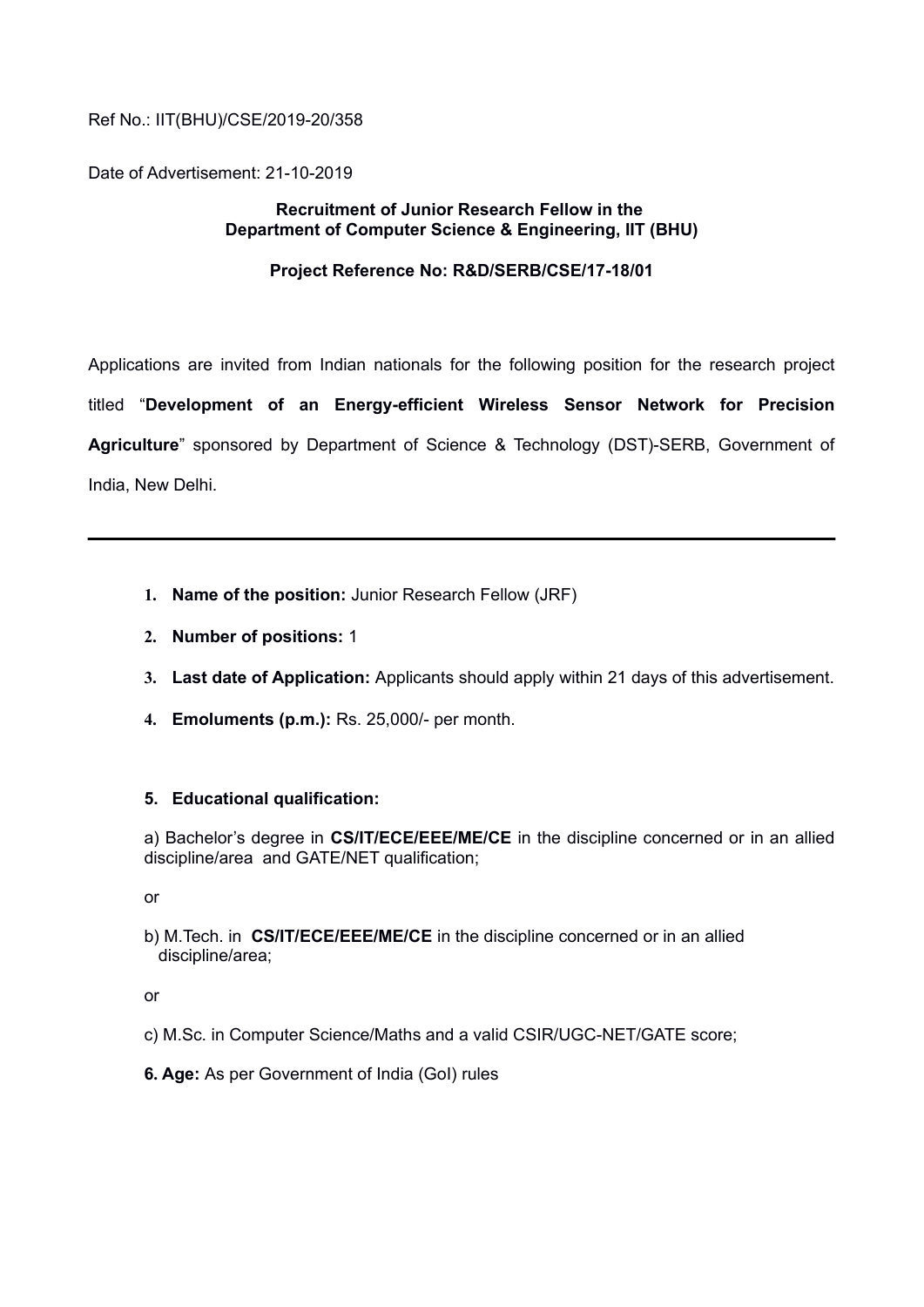#### **Application Procedure:**

Make a singe PDF file (Application form and all relevant qualification certificates & marksheets, experience certificate, age proof, and others) and Mail it to the following mail id "serbproject2017@gmail.com" and CC to "hariprabhat.cse@iitbhu.ac.in" with subject line JRF-November 2019.

**Note:** No hard copy is required. You need to show all the original documents at the time of the interview.

#### **General Terms and Conditions:**

- **1.** The position is purely temporary and is coterminous with the project.
- **2.** The PI has the discretion to restrict the number of candidates to be called for

interview to a reasonable limit on the basis of qualifications and experience higher

than the minimum prescribed in the advertisement.

- **3.** Only shortlisted candidates will be communicated to appear in the interview and no other communications in this regard will be entertained.
- **4.** The candidate is expected to join immediately, if selected.
- **5.** No TA/DA will be paid for attending the interview.

#### **Please feel free to contact me in case of any query:**

 Dr Hari Prabhat Gupta (PI), Assistant Professor, Department of Computer Science & Engineering, Indian Institute of Technology (BHU) Varanasi 221005 (U.P.) INDIA Email ID: hariprabhat.cse@iitbhu.ac.in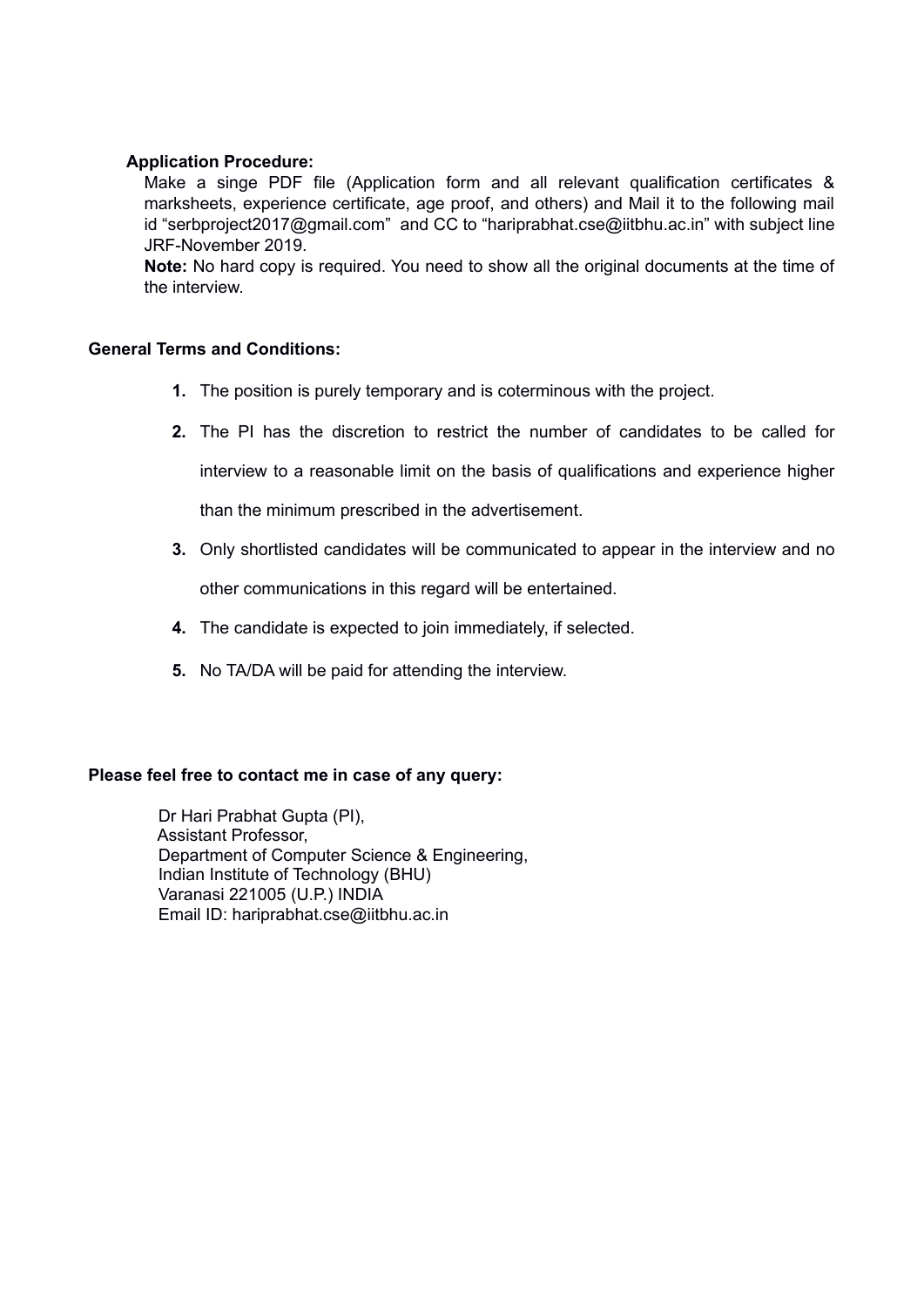# **Application Form**

**Personal details:**

| <b>Name</b>                   |  |
|-------------------------------|--|
| Father's name                 |  |
| Mother's name                 |  |
| E-mail                        |  |
| Phone No.                     |  |
| Date of Birth                 |  |
| <b>Permanent Address</b>      |  |
| <b>Correspondence Address</b> |  |

## **Details of Education Qualification**

| Qualification    | University/Board | Year of<br>passing | Percentage<br>/CGPA | <b>Subject</b> |
|------------------|------------------|--------------------|---------------------|----------------|
| 10 <sub>th</sub> |                  |                    |                     |                |
| 12 <sub>th</sub> |                  |                    |                     |                |
| B.Tech./B.E.     |                  |                    |                     |                |
| M. Tech.         |                  |                    |                     |                |
| <b>Others</b>    |                  |                    |                     |                |